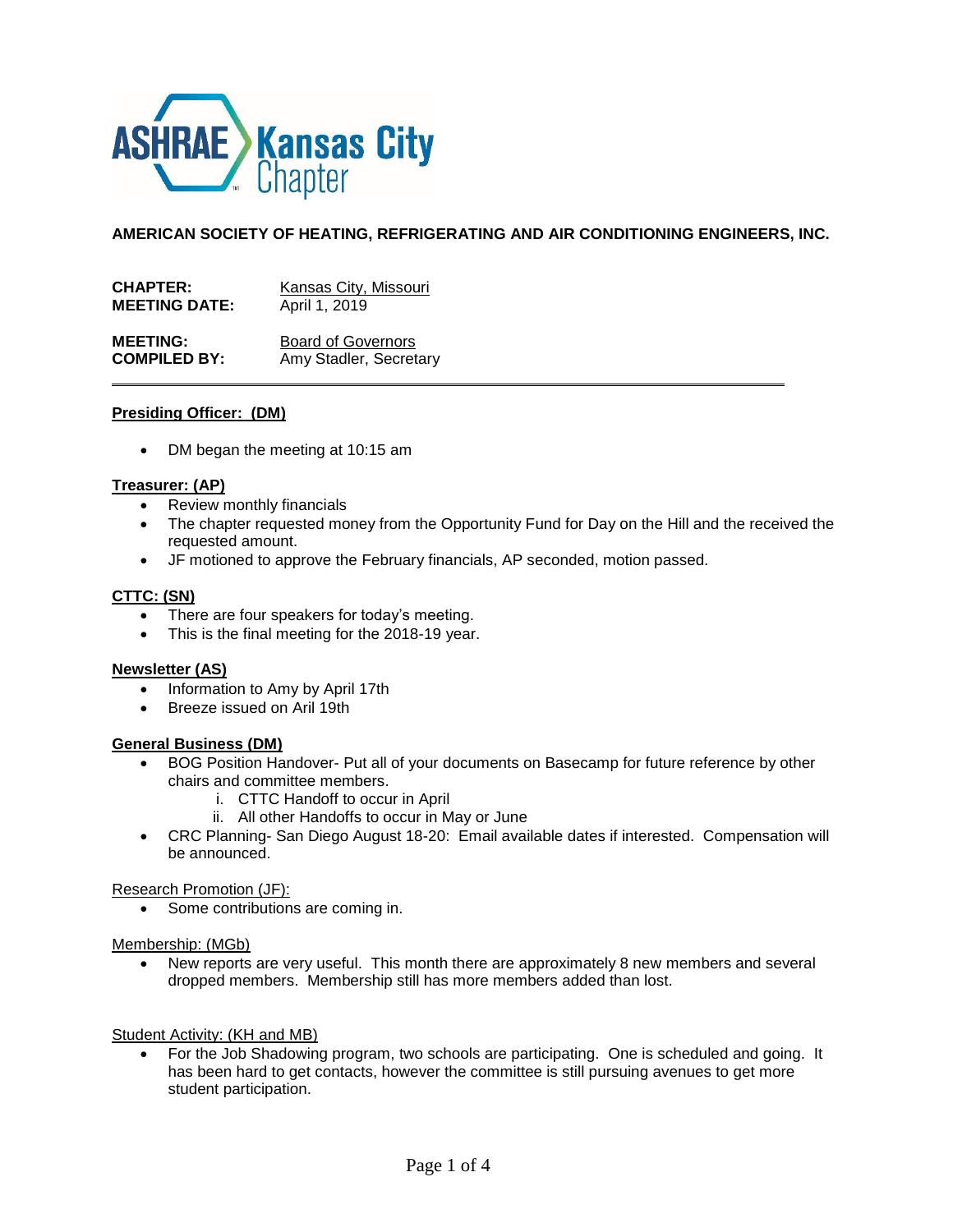# YEA (AM)

- Sign-ups are open for the Royals game on June  $7<sup>th</sup>$ .
- There may be a happy hour this Thursday.

## Government Affairs (APh)

- For Government Outreach Day, four participants from Kansas City plus one or two from St. Louis and two from Springfield will be meeting in Jefferson City. Lots of appointments are scheduled for the team.
- Kansas may block alternative energy tariffs.

## PAOE (DM)

DM presented a list of our current status.

# WiA (MGv)

• No update.

# Annual Meeting (BE)

The number of volunteers seems to be sufficient currently.

# Sustainability (BM)

KU and K-State are about done with their portions of the project for the annual meeting.

# History (Gary Cooper – NE Chapter)

• In 2020 ASHRAE celebrates 125 years.

# Publicity (RC)

• Send announcements and photos.

# Product Directory (JD):

• No update

## BEP (JN)

- ASHRAE is co-sponsor of an April 16<sup>th</sup> lunch presentation on the WELL Building Standard.
- The BEP expo is scheduled for May 8. Booth space is still available.

## Honors and Awards (JN)

• No update.

# Refrigeration (GZ)

• Gene Ziegler has retired.

## Website (AW)

• No update.

## Golf Tourney (MS)

- The committee projects approximately \$14k revenue with \$30k in expenses and about \$20-25k in costs.
- Mulligans are selling well. Twenty-two teams are registered and registrations are on track.
- Some sponsors have signed up.

# **Additional topics for discussion**

- Old Business
	- o None
- Other New Business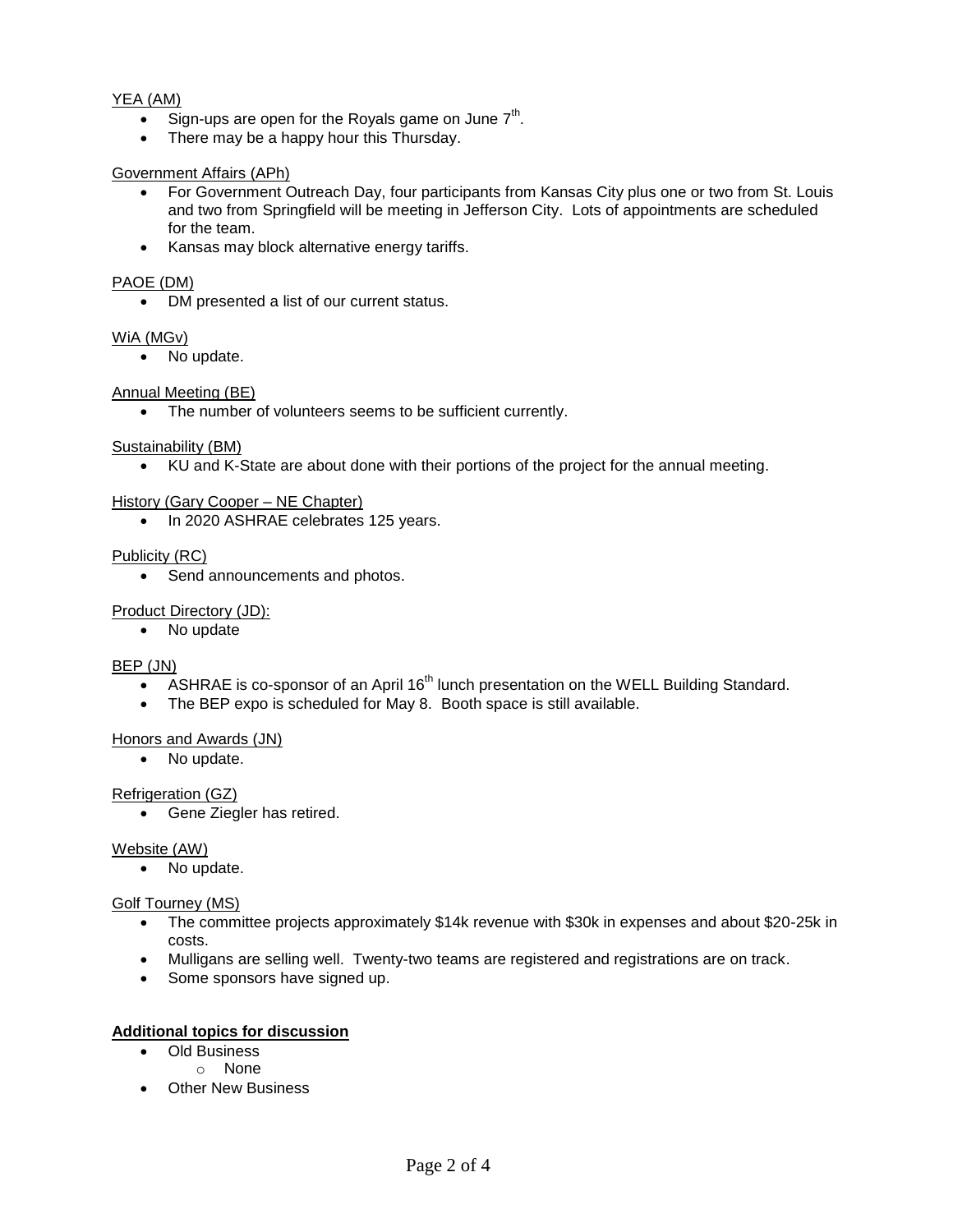$\circ$  At the Annual Meeting the Hospitality Suite is paid for by the host chapter or a sponsor we find. The suite is paid for, however the chapter needs to provide food and beverages. There will also need to be people to monitor the suite. AP will get more information.

# **Adjournment**

 Meeting adjourned at 11:05 am with AP moving to adjourn and AS seconding the motion, motion passed.

| <b>CHAPTER:</b><br><b>MEETING DATE:</b> | Kansas City, Missouri<br>April 1, 2019 |        |          |  |
|-----------------------------------------|----------------------------------------|--------|----------|--|
| <b>MEETING:</b><br><b>COMPILED BY:</b>  | Chapter<br>Amy Stadler, Secretary      |        |          |  |
| ATTENDANCE:                             | Members                                | Guests | Students |  |
| THEME:                                  | none                                   |        |          |  |
| <b>JOINT MEETING:</b>                   | No.                                    |        |          |  |
| <b>ANNOUNCEMENTS: 11:45</b>             |                                        |        |          |  |

This is our last meeting of the year.

I2SL introduced their chapter and noted that they host an education day that may be of interest to ASHRAE members.

ASHRAE as a member of the BEP is co-hosting a presentation on WELL Buildings, April 16<sup>th</sup>.

Visiting Historian RVC, Gary Cooper from the Nebraska chapter noted that ASHRAE's 125<sup>th</sup> anniversary is coming up.

The Real Estate Expo coming up May  $8<sup>th</sup>$  is free to attend.

YEA and WiA are hosting a Day at the K on June  $7<sup>th</sup>$ .

Next year's Board of Governors will include Mark Snyder and Austin Miller. Andrea Phillips has been selected as Government Affairs RVC. Jonathan Smith will be moving from Membership Promotion RVC to Membership Promotion Executive Committee. Kelley Cramm will be a Director at Large for society.

TECHNICAL PRESENTATION: 12:00 noon – 1:00 pm

TOPIC: Kansas City Crime Lab Case Study. The process emphasized sustainable and efficient design. Studied alternatives included underfloor air distribution, plug load reduction, a hybrid geo-exchange system with well field, heat recovery chillers, active chilled beams, and radiant slabs.

PRESENTERS: Bryan Gross – Masterplan and shell Architect, Helix; Rick Maniktala – Engineering PM, Branch Pattern; Matt McCalla – Mechanical Engineer, IPS.